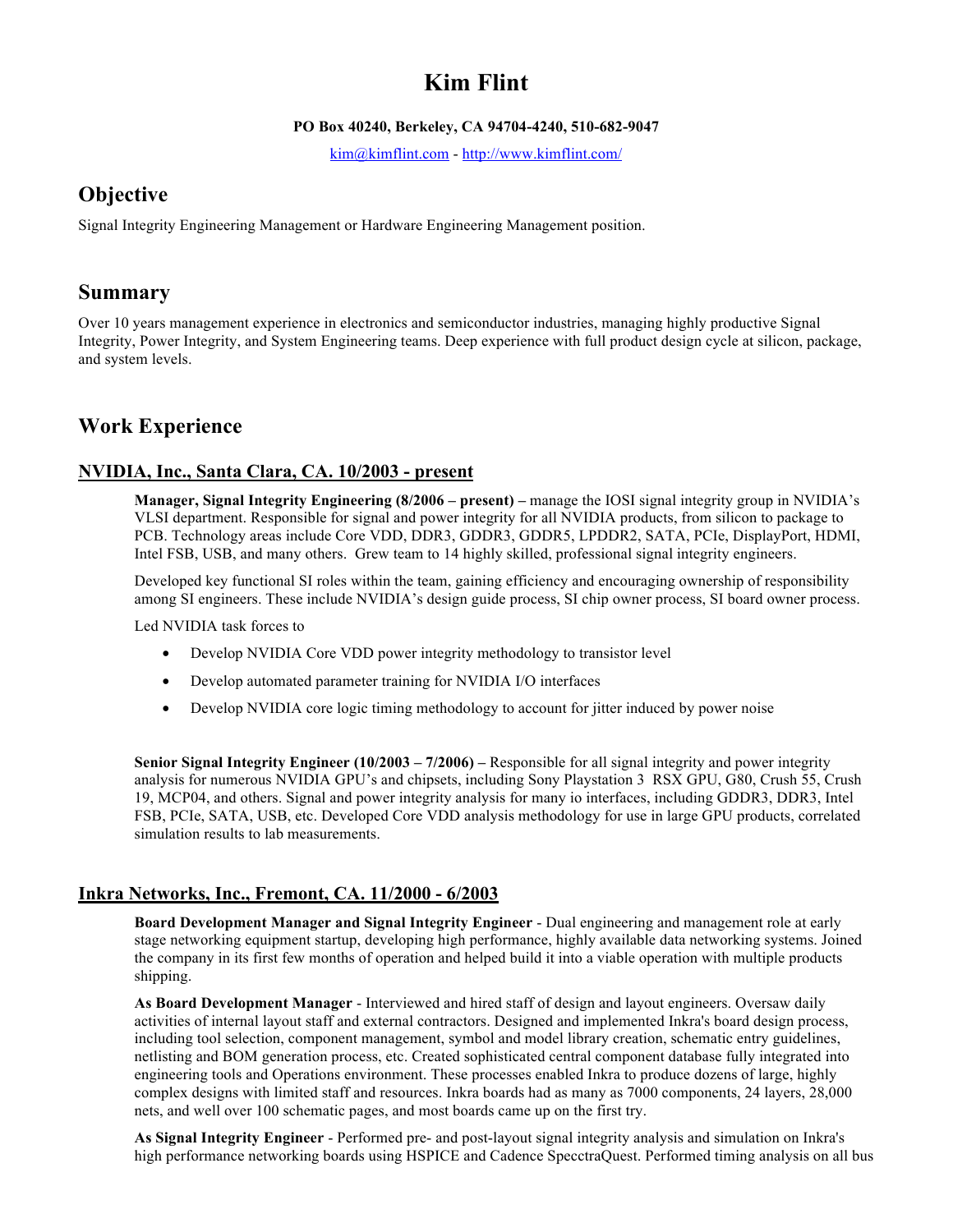interfaces to ensure design margins were met. Developed layout guidelines. Guided layouts for placement, routing topology, power planes, layer usage, stackup, crosstalk management, etc. Designed stackups to meet impedance, power integrity, and EMI requirements. Selected connectors and developed trace geometries for high speed differential backplane signaling.

Used HSPICE to simulate I/O for Inkra's custom ASIC. Provided timing data to the ASIC team for timing analysis. Created SPICE models of packages, board traces and topology , terminations, and receiver devices. Designed ASIC pinout and aided in package selection. Designed ASIC bringup board for in-system verification.

Used scopes and TDR analyzers to verify signal quality and timing in the lab. Inkra designs had very few signal integrity issues and all passed EMI testing on the first try.

Typical technologies used on Inkra boards included DDR, SDRAM, Rambus, Cache SRAMs, 2.5gps differential LVDS backplane signaling, Gigabit Ethernet, PCI, CSIX, processor busses, etc.

### **ATI Research, Inc., Santa Clara, CA. 11/98 - 11/2000**

Systems and Hardware Engineering - Electronics, hardware, and systems engineering for high performance PC, Laptop, PC-appliance, and embedded multimedia systems for consumer markets. Developed motherboard debug and reference systems for ATI's graphics, chip set, System-On-Chip, and processor products.

**Manager, System Engineering, (10/99 - 11/2000).** Manager for System Engineering, Signal Integrity, PCB Layout, and Lab teams at ATI Research. Built highly productive team of 11 engineers and lab technicians. Responsible for all board design and development, system-level architecture, pinout designs, board layouts, prototype production, insystem silicon verification, and lab bringup for silicon and boards. Duties included hiring, performance reviews, technical guidance, project management for multiple simultaneous projects, setting group priorities, determining engineering methodologies, and maintaining communication with numerous groups across ATI's multi-site engineering operation. Ensured that ATI's highly integrated silicon products met cost, performance, feature, and reliability requirements of real-world system use.

**Lead Engineer, Systems Engineering group, (4/99 - 10/99).** Led three engineers in the Systems Engineering team at ATI's advanced R&D division. Responsible for completion and performance of all system engineering projects. Oversee engineering of board-level hardware systems for debug and evaluation of latest ATI processors and SOC products. Define specifications for system level architecture. Provide input to architectural definitions of ATI's system on chip processors. Work closely with package and VLSI I/O designers to develop pinout and package definitions, with emphasis on high-performance signal integrity and low-cost, manufacturable designs. Provide signal integrity analysis and design for board level hardware. Very involved with latest PC industry initiatives and developments and their impact on ATI products.

**Senior Hardware Engineer, Advanced R&D group, (11/98 - 4/99).** Continuing projects begun at Chromatic. Design and development engineering on debug and evaluation systems hardware. Oversaw schematic and layout design, ensuring a high quality product appropriate for silicon bringup efforts. Managed integration efforts with Chromatic and ATI's system engineering teams.

#### **Chromatic Research, Inc., Sunnyvale, CA. 6/96 - 11/98**

**(Chromatic Research was purchased by ATI Technologies, Inc. in November, 1998, becoming ATI Research, Inc.)**

#### **Systems and Hardware Engineering**

Electronics, hardware, and systems engineering for high performance PC multimedia systems. Designed AGP cards, PCI cards, motherboards, and debugging platforms using Chromatic's VLIW media processors. Designs typically included high quality analog and digital audio, video I/O, VGA, modem, joystick, PCI/AGP bus interfaces, and high speed Rambus memory interfaces.

**Senior Hardware Engineer, Advanced R&D group, (4/98 - 11/98).** Developed and designed debug and evaluation motherboard for silicon bringup of Chromatic SOC processor. Provided key systems engineering analysis of new marketing proposals, provided input on overall system architecture design of new processors while working closely with marketing and VLSI design, and developed the specs for power management in latest Chromatic/ATI processor. Defined 600 ball BGA pinouts for Chromatic processors, working closely with VLSI and package designers. Provided signal integrity analysis of board level hardware and new processor interfaces.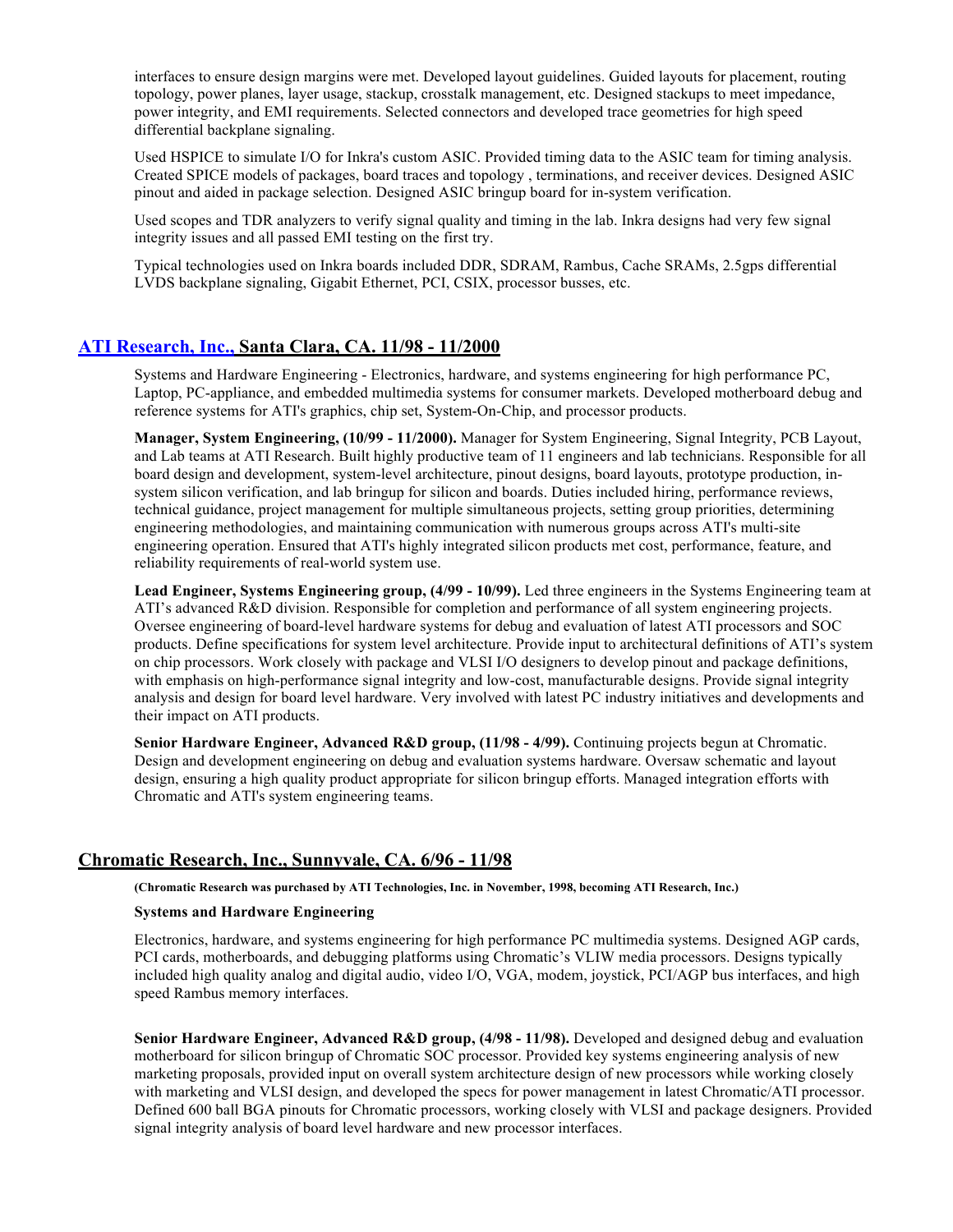**Senior Hardware Engineer, VLSI Engineering Group, (11/96 - 4/98).** Designed debugging systems and PCB hardware for initial silicon bringup. Systems provided features for VLSI design verification and initial software development, while giving a close representation of final production hardware. Designed first prototype production systems for new Chromatic media processors, from which subsequent reference PCB designs were built. Met critical schedule milestones, allowing silicon development to proceed uninterrupted. Oversaw efforts of PCB layout designers, purchasers, and lab personnel to insure that quality standards and schedules were being met. Developed a reputation for designs that worked correctly on the first power up, without requiring re-spins.

Employed knowledge of high speed and analog design to greatly improve the signal integrity and reliability of Rambus memory channel designs, operating at 300MHz (600Mbps), as well as other high speed interfaces like VGA and AGP. Developed new circuit techniques to meet difficult noise and reliability requirements. Regularly called upon to provide expert consulting on signal integrity and EMI problems for Chromatic key customers, such as Diamond, STB, Leadtek, and Micron.

Worked closely with Chromatic VLSI physical design team on IC padout and packaging design to insure good signal integrity and easy printed circuit board routing. Helped debug severe package related noise problems on an earlier design, ensuring the product made it to market according to schedule.

**Hardware Engineer, OEM Engineering group (6/96 - 11/96).** Created reference designs for low-cost, mass production by numerous Chromatic customers. Responsible for bringing designs from initial concept through schematic, layout, prototype fabrication, and debugging. Took designs through EMC scans, solving various emissions problems for FCC/CE certification. Redesigned audio and video sections of existing boards to achieve much higher analog signal quality.

### **Aurisis Research, LLC, Oakland, CA, 1/97 – 10/2007**

#### **Partner, Executive Management, Engineering**

Aurisis Research, LLC formed with two other partners as a side company to develop innovative electronic musical instruments. Aurisis primarily licenses products and technologies to large music industry partners, such as the Gibson Guitar Corp. Aurisis is highly regarded for its Loop® technology for real-time sampling and looping products, used in the Gibson Echoplex Digital Pro. Instruments employing Aurisis technology is in use by musicians all over the world.

Roles included all business administration and marketing tasks, program management and business development, contract and licensing negotiations, hardware engineering, product specification and feature design, system architecture design, software DV, documentation, and licensee and customer support.

### **Gibson Guitar Corporation, Berkeley, CA, G-WIZ Labs Division, 6/93 - 6/96**

#### **Electronics Engineer and Project Manager**

Electronics Engineering and Project Management for cutting edge musical instrument R&D lab. In charge of hardware design and development for numerous electronic musical instrument projects.

Project Leader for the Echoplex Digital Pro, a sophisticated digital audio signal processor. The Echoplex received excellent reviews in magazines such as Guitar Player, Keyboard, and Electronic Musician and is still used extensively by musicians throughout the world.

Project Leader for "Guitar Presets" project, an ultra-low power embedded processor system built into an electric guitar or bass. System could provide instant recall of different tone/volume configurations set by the user. Received patent# 5866834 for this design.

Design duties include creation of project ideas, definition of project and design specifications, Analog and Digital Circuit design, PLD design, design of Embedded Processor Systems, Low Power design, Audio Electronics design, and System design.

Management duties include creating project proposals, scheduling project tasks, analyzing costs, overseeing engineers, technicians, and contractors, and ensuring that products are well designed and completed on time.

Contributed greatly to formation and development of the division including establishing engineering library, developing vendor contacts, researching and purchasing lab and computer equipment, interviewing job candidates, defining and implementing engineering procedures.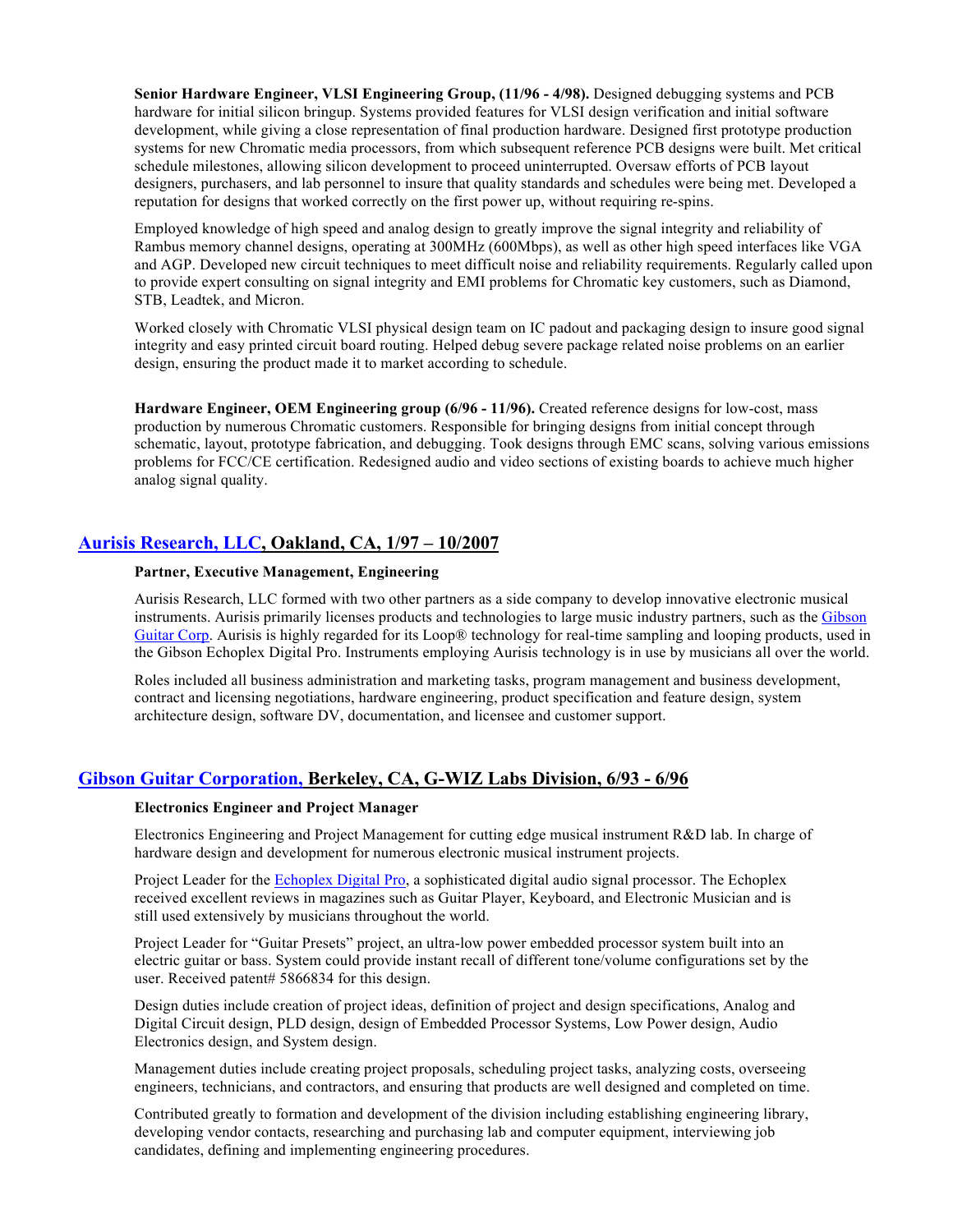### **Nady Systems, Inc., Emeryville, CA, 6/92 - 8/92**

**Engineering Intern -** Worked with the engineering staff in the design of high-quality wireless transmitters for professional stage use. Redesigned the audio stage of the transmitter to meet foreign regulatory requirements without compromising performance.

## **E & J Advertising, Inc., Santa Rosa, CA, 6/91 - 2/92**

**Computer Systems Manager -** Developed and managed a desktop publishing service bureau in a printing and publishing corporation. Computerized the business operations of the corporation. Caused department revenues to double each month.

## **Education**

**University of California, Berkeley**

- Bachelor of Science, **Electrical Engineering and Computer Science**, December, 1992
- Areas of Emphasis: Circuits and Systems, Signal Processing, Communications Systems, Analog Integrated Circuit Design
- Regents' Scholar UC Berkeley's most prestigious scholarship
- Kennedy Interdisciplinary Studies Award, Peace and Conflict Studies

## **Patents**

US Patent 5866834 – Digitally controlled analog electric stringed musical instrument and apparatus.

## **Skills**

- Extensive engineering management experience, proven leader of successful, motivated teams
- Very experienced with full product design cycle, conception to design to mass production.
- Expert in signal integrity from IO circuits to package to PCB.
- Expert in power integrity engineering and methodology to transistor level.
- Expert in high speed digital system and board design, Signal Integrity engineering, EMI design
- Expert in designing high-performance, mixed-signal systems.
- Experienced with computer aided design tools such as schematic entry (Cadence Orcad CIS), signal integrity simulation (HFSS, PowerSI, Redhawk, Cadence SpecctraQuest), HSPICE, and PCB layout (Allegro and Pads).
- Analog circuit design, with special emphasis on audio, noise control, and signal fidelity.
- Digital audio and mutimedia system design, specializing in board level hardware.
- Very familiar with current PC system technology and architecture.
- Extensive knowledge of current power management techniques and implementations.
- Very familiar with silicon design process, especially with methods for in-system silicon test and verification.
- Experienced with consumer electronics design, designing for high-volume, low-cost production
- Experienced with embedded processor and low power system design
- Familiarity with electronics lab equipment and techniques
- Proven Project Management skills, skilled at organizing and prioritizing tasks
- Familiar with most aspects of running a business
- Very knowledgeable of multimedia, desktop, and portable PC markets, Pro Audio, and Musical Instrument markets.
- Very familiar with MIDI and computer music applications
- Excellent written and oral communication skills, team oriented
- Extensive 20+ year background in music, guitar, and electronic instruments
- Excellent creative problem-solving and project development skills